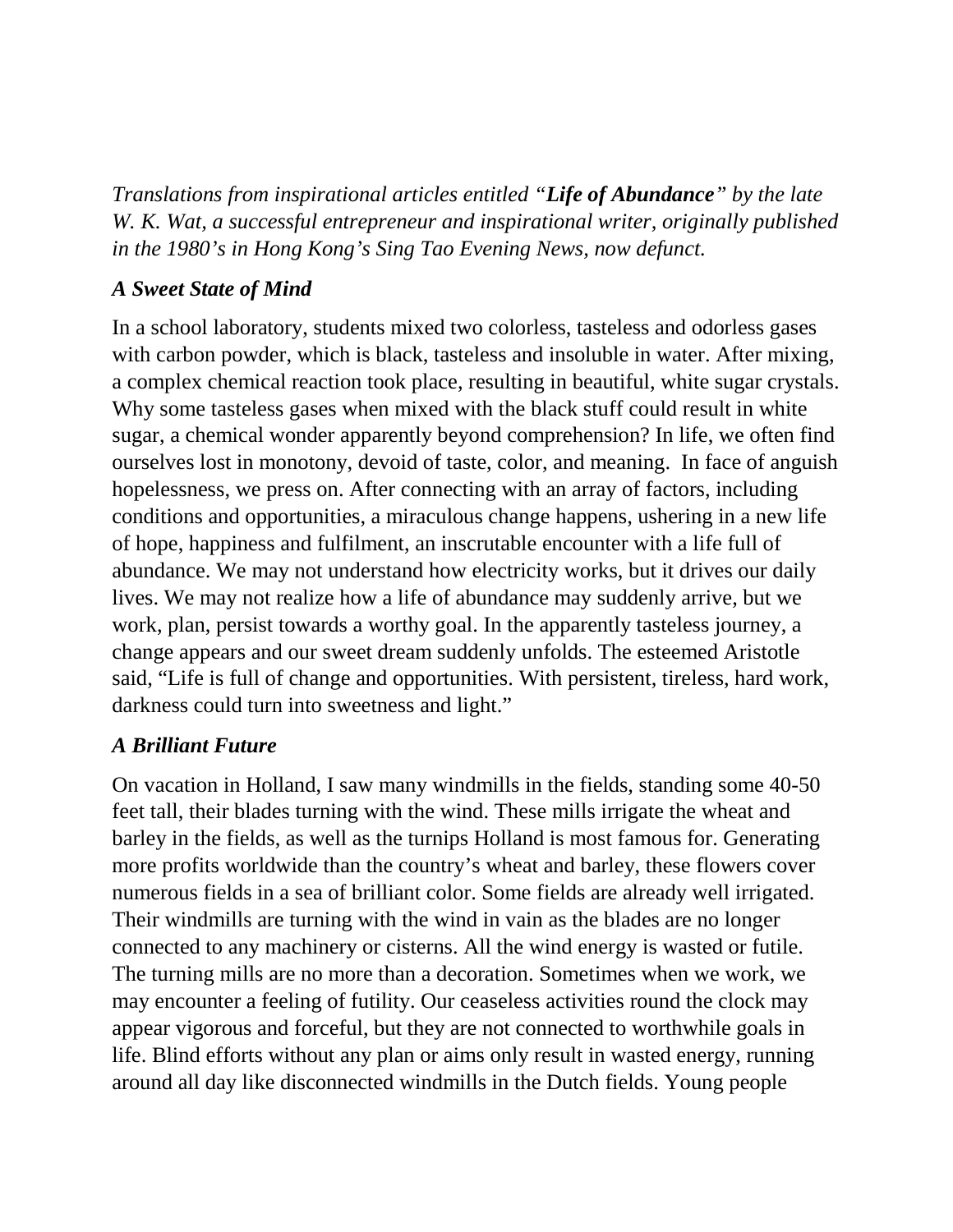should therefore conserve and concentrate their productive physical and mental energies. They should connect this valuable capital for success to life's specific goals of purposeful and meaningful enterprise or services. Like connected windmills, this will turn the clogs and wheels towards the realization of our life aims, ushering in a life of abundance and a brilliant future.

## *Keep Trying*

In a big glass fish bowl are several gold fish, separated by a glass panel in the middle, one side for the fish and the other are tasty fish baits. The fish all lurch to reach the baits but without success. Having banged against the glass panel many times without avail except getting their heads knocked, the fish eventually give up trying, thinking that all they can do is look but will never be able to reach the other side. One day, the fish owner quietly removed the separating glass panel. But all the fish still remained on one side, not daring to challenge the invisible separation. All the fish baits remain intact as the fish have given up trying after so many painful and failed attempts. Fear of failure has turned into inertia. Even the barrier has eventually disappeared, the fish have lost heart for one more try. This is an important lesson. After nine failures, the tenth may well succeed, as the obstacles disappeared as circumstances have changed. Somerset Maugham said, "*He who loses heart with defeat will always remain a loser*". Shakespeare said, "*Many fail for lack of perseverance, of lack of thoroughness. Oftentimes only a step away from success, they lose heart for one more try*." Hu Shih 胡適 said, "*Success always comes from trying.*"

## *Ready to seize the moment*

After a mission to Elephant Island, British Antarctic explorer Sir Henry Shackleton had to leave a group of scientists behind to compile a meteorological report on weather conditions. He undertook to return to pick them up the following spring. When spring came, Sir Shackleton sailed towards the Island in the Antarctic Ocean for the return-home pickup. However, ice sheets kept the sea frozen, blocking his passage. After waiting for days, a thawing occurred, allowing a very narrow creek for his ship to pass. On arrival at Elephant Island, he saw in the distance that his comrades were already fully packed and waiting on the shore. Without a single moment of delay, they quickly boarded the ship and commenced their return journey. After an hour, the creek got frozen up again. Sir Shackleton asked his comrades how they managed to identify this rare moment of possible passage and got ready for the pickup. They replied that without fail, they got fully ready every day for over half a month in the firm belief that the promised pickup will happen